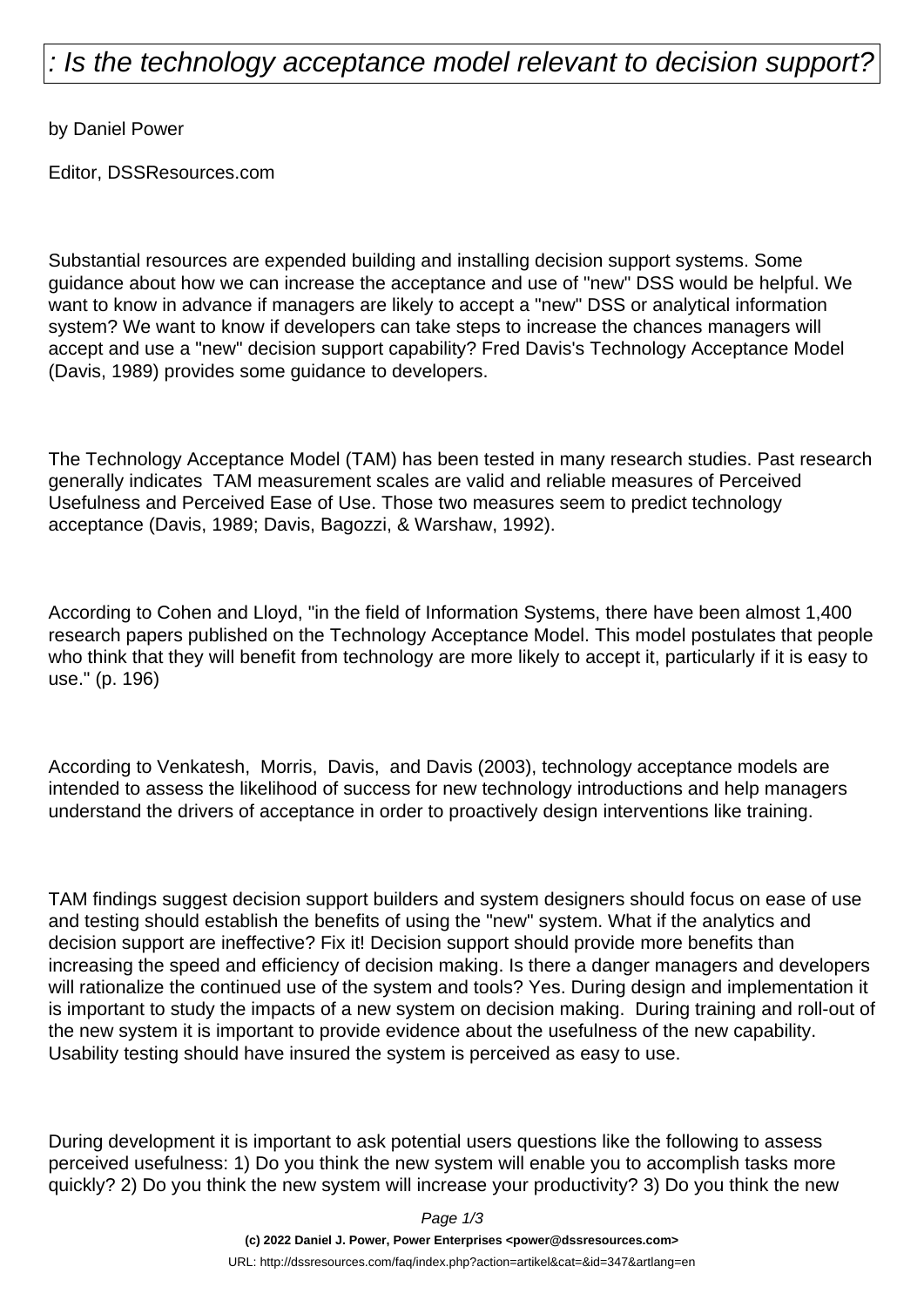## : Is the technology acceptance model relevant to decision support?

system will enhance your decision-making effectiveness and efficiency? Some questions related to ease of use based upon TAM research include: 1) Do you feel the new system is easy to use? 2) Do you feel the new system was easy to learn? 3) Do you feel the new system is clear and understandable?

So the many TAM studies provide a simple prescription. Build a DSS that is useful and easy to use and then the intended users are more likely to adopt and use the system. This conclusion seems intuitively obvious, the key for developers is to assess perceived usefulness and perceived ease of use during development and testing. Also, the more factual the evidence for benefits, the more impact on perceived usefulness.

References

Cohen, E., & Lloyd, S. (2014). Disciplinary evolution and the rise of the transdiscipline. Informing Science: the International Journal of an Emerging Transdiscipline, 17,189-215. Available at http://www.inform.nu/Articles/Vol17/ISJv17p189-215Cohen0702.pdf

Consumer Health Informatics Research resource, "Technology Acceptance Model (Perceived Usefulness and Perceived Ease of Use)" at URL https://chirr.nlm.nih.gov/tam.php

Davis, F. D.. "Perceived usefulness, perceived ease of use, and user acceptance of information technology," MIS Quarterly, 13(3), 1989, 319-340.

Davis, F. D., Bagozzi, R. P., & Warshaw, P. R.. "User Acceptance of Computer Technology: A Comparison of Two Theoretical Models," Management Science, 35(8), 1989, 982-1003.

Davis, F. D., Bagozzi, R. P., & Warshaw, P. R.. "Extrinsic and intrinsic motivation to use computers in the workplace," Journal of Applied Social Psychology, 22(14), 1992, 1111-1132.

Venkatesh, V., Morris, M.G., Davis, F.D., and Davis, G.B. "User Acceptance of Information Technology: Toward a Unified View," MIS Quarterly, 27, 2003, 425-478.

Page 2/3

**(c) 2022 Daniel J. Power, Power Enterprises <power@dssresources.com>**

URL: http://dssresources.com/faq/index.php?action=artikel&cat=&id=347&artlang=en